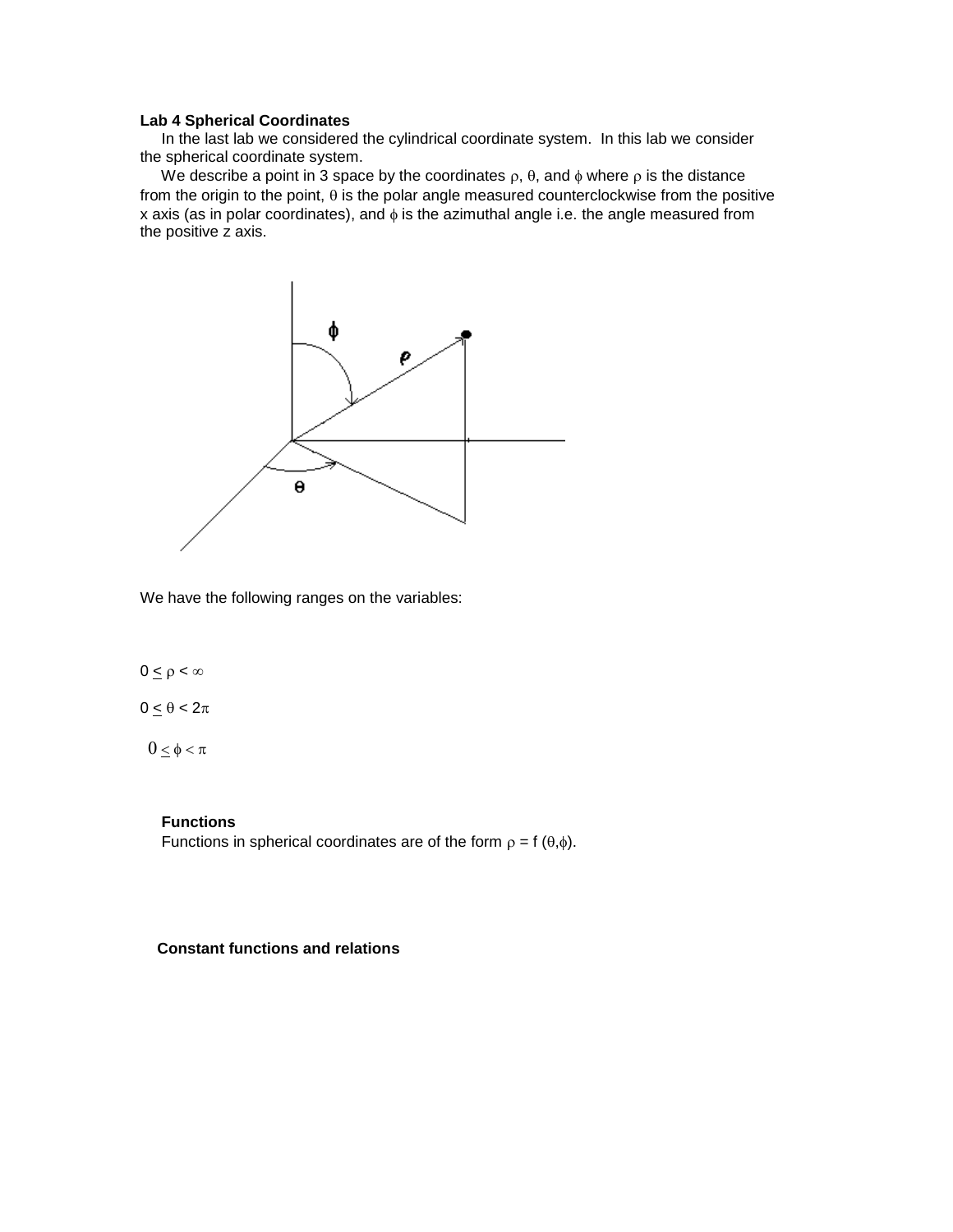

 $\rho$  = constant - A sphere i.e. the set of all points equidistant from the origin



 $\theta$  = constant - A vertical plane as in the case of cylindrical coordinates.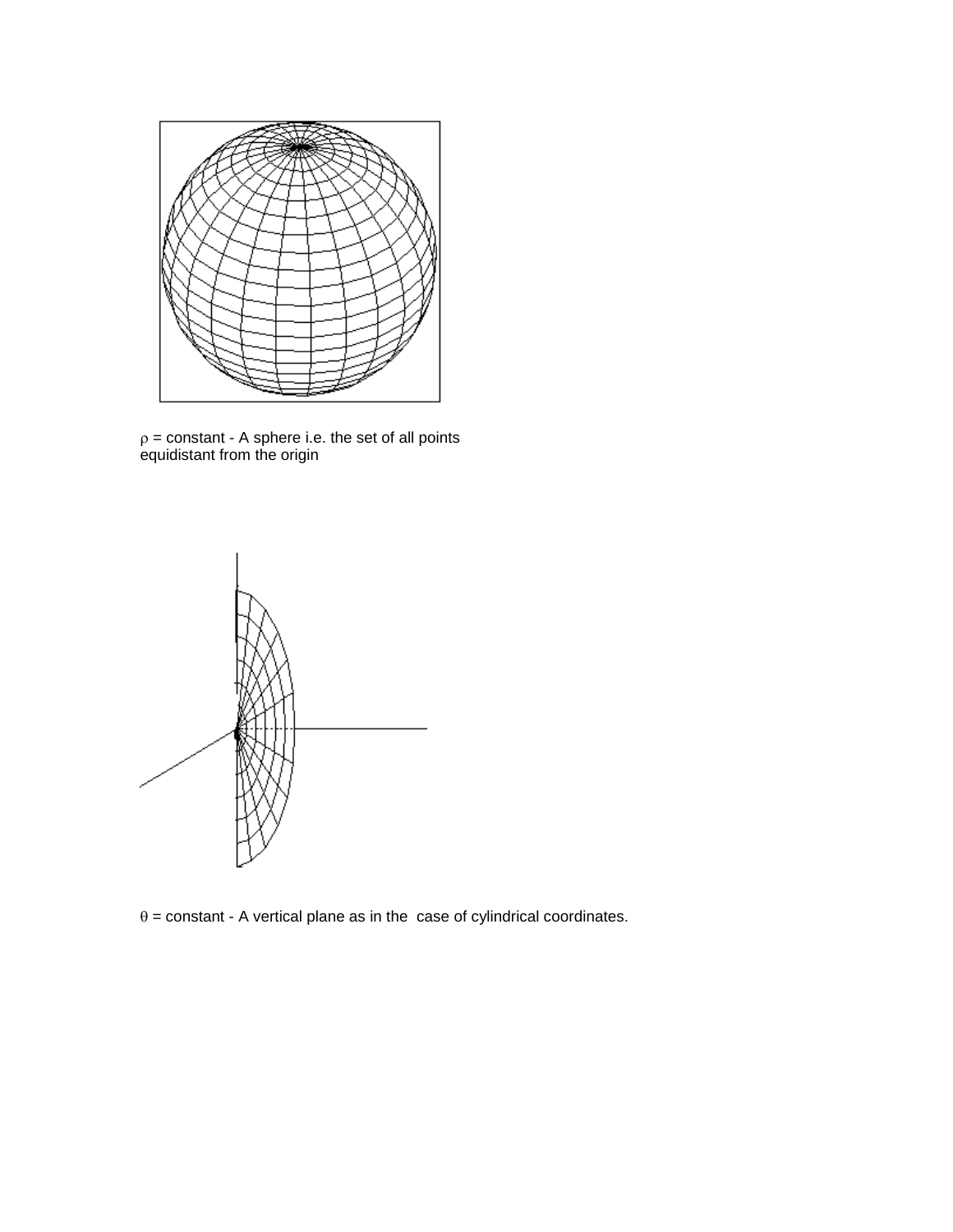

 $\phi$  = constant - A cone is generated as the azimuthal angle does not change.

#### **Conversion to rectangular coordinates**

As in the case of cylindrical coordinates we define  $\rho$  as a function of  $\theta$  and  $\phi$  then convert to rectangular coordinates and create a parametric surface plot.

The conversions are :

$$
x = \rho \sin(\phi)\cos(\theta)
$$
  

$$
y = \rho \sin(\phi)\sin(\theta)
$$
  

$$
z = \rho \cos(\phi)
$$

Typically  $\rho = \rho(\theta,\phi)$ 

## **Formatting the computer**

i := 0.. 48  $\theta_i$  :=  $\pi \cdot \frac{i}{2}$ 24  $\frac{1}{2}$  as in the case of cylindrical coordinates

j := 0.. 24  $\phi_j$  :=  $\pi \cdot \frac{j}{2}$ 24  $\frac{J}{\gamma}$  similar to  $\theta$ , however j only goes to 24 since  $\phi$  only goes to  $\pi$ .

Now is where we would define  $\rho$ . For example to graph the simple sphere  $\rho = 2$ 

$$
\rho_{i,j} \coloneqq 2
$$

$$
X_{i,j} := \rho_{i,j} \cdot \cos\left(\theta_i\right) \cdot \sin\left(\phi_j\right) \qquad Y_{i,j} := \rho_{i,j} \cdot \sin\left(\theta_i\right) \cdot \sin\left(\phi_j\right) \quad Z_{i,j} := \rho_{i,j} \cdot \cos\left(\phi_j\right) \text{ these are the}
$$

conversions to rectangular coordinates.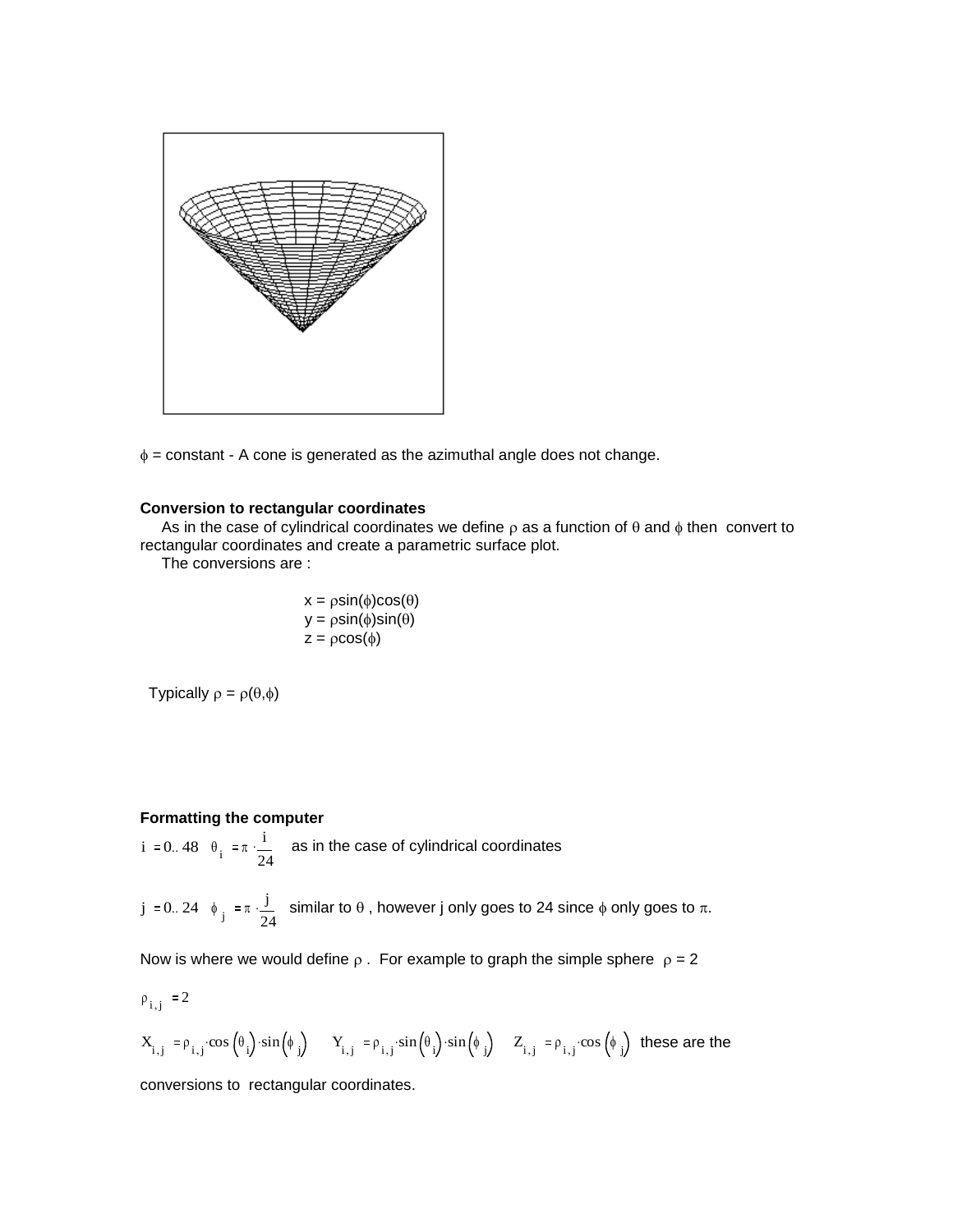



I formatted this as a color map with HIDE LINES turned on

Let's Consider one more example. Let's take  $\rho = \mathrm{e}^{\mathrm{ -sin} \left( \phi \right) }$ 

i := 0.. 48  $\theta_i$  :=  $\pi \cdot \frac{i}{2}$ 24  $\frac{1}{2}$  as before j := 0.. 24  $\phi_j$  :=  $\pi \cdot \frac{j}{2}$ 24  $\frac{1}{2}$  as before

 $\rho_{i,j}$  = e  $\begin{pmatrix} \phi_j \end{pmatrix}$  Note this is the only difference because we have a new function Notice we have to subscript j

$$
X_{i,j} := \rho_{i,j} \cdot \cos\left(\theta_i\right) \cdot \sin\left(\phi_j\right) \qquad Y_{i,j} := \rho_{i,j} \cdot \sin\left(\theta_i\right) \cdot \sin\left(\phi_j\right) \quad Z_{i,j} := \rho_{i,j} \cdot \cos\left(\phi_j\right) \text{ same as before}
$$